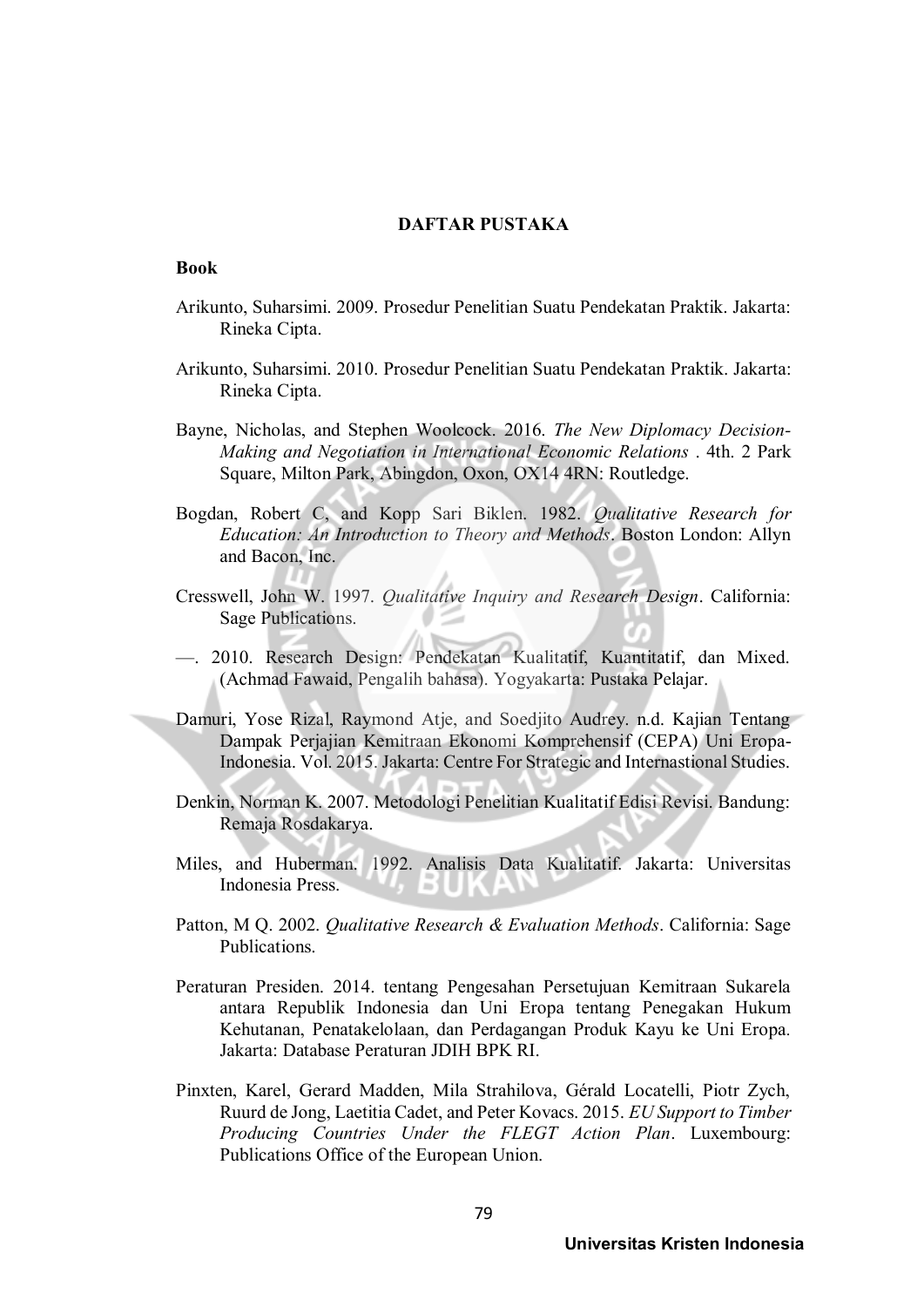- Sugiarti. 2014. Warta Ekspor Industri Produk Kayu, Pulp and Furniture, Menuju Perdagangan Legal Dunia. Jakarta: Kementerian Perdagangan Republik Indonesia Ditjen Pen/Mjl/005/5/2014 Mei.
- Sugiyono. 2010. Metode Penelitian Pendidikan Pendekatan Kuantitatif, kualitatif, dan R&D. Bandung: Alfabeta.
- Team Europe. 2020. *EU-Indonesia Cooperation 2020 Building Capacity for Green Growth*. Team Europe Indonesia.eu.

## **Book section**

- Dariah, Ai. 2014. "Isu Lingkungan Sebagai Penentu Daya Saing Produk Pertanian." In *Memperkuat Daya Saing Produk Pertanian* , by Litbang Pertanian, 524. Jakarta: Badan Penelitian dan Pengembangan Pertanian.
- Pranomo, Sigit. 2011. "Sertifikasi Legalitas Produk Kayu, Siapa Berani?" In Pelatihan SVLK-Asmindo Komda Solo Raya, by Adi Dharma Santoso, 64. Programme Director MFP - KEHATI. Accessed Mei 24, 2021. http://liu.dephut.go.id/app/Upload/hukum/20130924/7708e3cbda2f603c327 2a4124c8e2e84.pdf.

# **Article in a journal**

- Arts, B J. M, and Visseren Ingrid Hamakers. 2015. "Forest governance: A state of the art review." *ResearchGate* (DOI: 10.3920/978-90-8686-749-3\_15) 3-4.
- Basith, Andi Akhmad. 2015. "Eropanisasi 'Eksternal' dalam Kebijakan Sistem Verifikasi Legalitas Kayu (SVLK) di Indonesia." Jurnal Hubungan Internasional 4 (2): 179-191.
- Fishman, A, and K Obidzinski. 2015. "*Verified Legal? Ramifications of the EU Timber Regulation and Indonesia's Voluntary Partnership Agreement for the Legality of Indonesian Timber*." International Forestry Review (CIFOR publications) 17 (1): 10-19. Accessed Mei 20, 2021. https://www.cifor.org/publications/pdf\_files/Papers/PObidzinski1305.pdf.
- Lung, Firman Daud Lenjau. 2018. "Pengaruh Implementasi Kesepakatan Forest Law Enforcement, Governance and Trade Voluntary Partnership Agreements (FLEGT VPA) terhadap Kebijakan Penggunaan Sistem Verifikasi dan Legalitas Kayu (SVLK) pada Ekspor Kayu dan Produk Kayu Indonesia ke Uni Eropa." Jurnal Ilmiah Hubungan Internasional 10 (19): 49-62.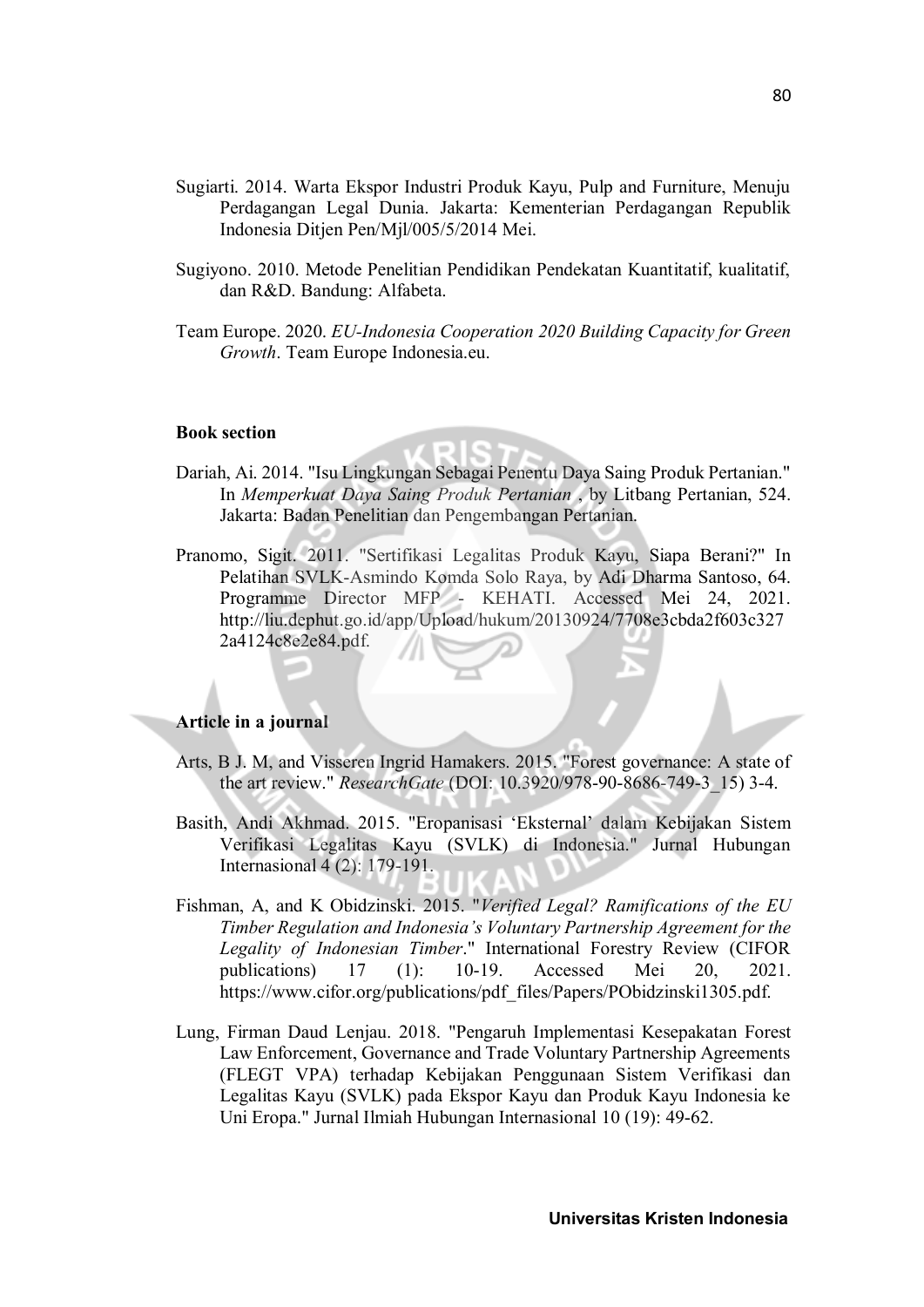- Nurkomariyah, Siti, Muhammad Firdaus, and Ridho Nurrochmat Dodik. 2016. "Transformasi Regulasi Sertfikasi Legalitas Kayu." Risalah Kebijakan Pertaninan dan Lingkungan 3 (3): 262-272.
- Obidzinski, Krystof, and Koen Kusters. 2015. "*Formalizing the Logging Sector in Indonesia: Historical Dynamics and Lessons for Current Policy Initiatives*." Society & Natural Resources 28 (5): 530-542.
- Parliament and Council European. 2010. "*Regulation (EU) No 995/2010 Of The European Parliament And Of The Council of 20 October 2010 laying down the obligations of operators who place timber and timber products on the market (Text with EEA relevance)*." Official Journal of the European Union 53: 23.
- Yulianto, and Mahjus Ekananda. 2019. "*The Impact ofTimber Legality Assurance System (SVLK) Implementation on Indonesia's Forest Products Exports*." Forestry Research 3 (2): 110-116.

# **Document from Web site**

- Euflegt.efi.int. 2011. "Kesepakatan Kemitraan Sukarela FLEGT antara Indonesia dan Uni Eropa." Informasi Ringkas. Mei. Accessed Mei 23, 2021. https://www.euflegt.efi.int/documents/10180/23029/Kesepakatan+Kemitraa n+Sukarela+FLEGT+antara+Indonesia+dan+Uni+Eropa+- +Informasi+Ringkas+Mei+2011/1cc9e1e7-659e-45e8-938c-c4751a3fd27d.
- European Commission. 2015. "*EU-Indonesia FLEGT Voluntary Partnership Agreement.*" Ec.europa.eu. Januari 1. Accessed May 23, 2021. https://ec.europa.eu/environment/forests/pdf/Indonesia.pdf.
- Commision Decision EU. 2015. "*Commission Decision* (EU) 2015/1158 of 8 July 2015 *on the position to be taken by the Commission, on behalf of the European Union, in the Joint Implementation Committee set up by the Voluntary Partnership Agreement between the European Union and the Republic*." EUR-Lex. July 8. Accessed Mei 22, 2021. http://data.europa.eu/eli/dec/2015/1158/oj.
- Guérend, Vincent. 2015. "*Trade Ministry Regulation* 89/M-DAG/PER/l0/2015 *and implications for SVLK and FLEGT/VPA advancement*." Letter. Oktober 26. Accessed Mei 22, 2021. http://gtf-info.com/uploads/documents/151026 ares4573331-svlk-flegt-vpa-1-.pdf.
- Rufi'ie. 2019. "*10 Years of SVLK and 3 years of FLEGT-Licensing: The Indonesian Experience*." euflegt.efi.int. November 19. Accessed Oktober 24, 2020. https://www.euflegt.efi.int/documents/10180/480956/10+Years+of+SVLK+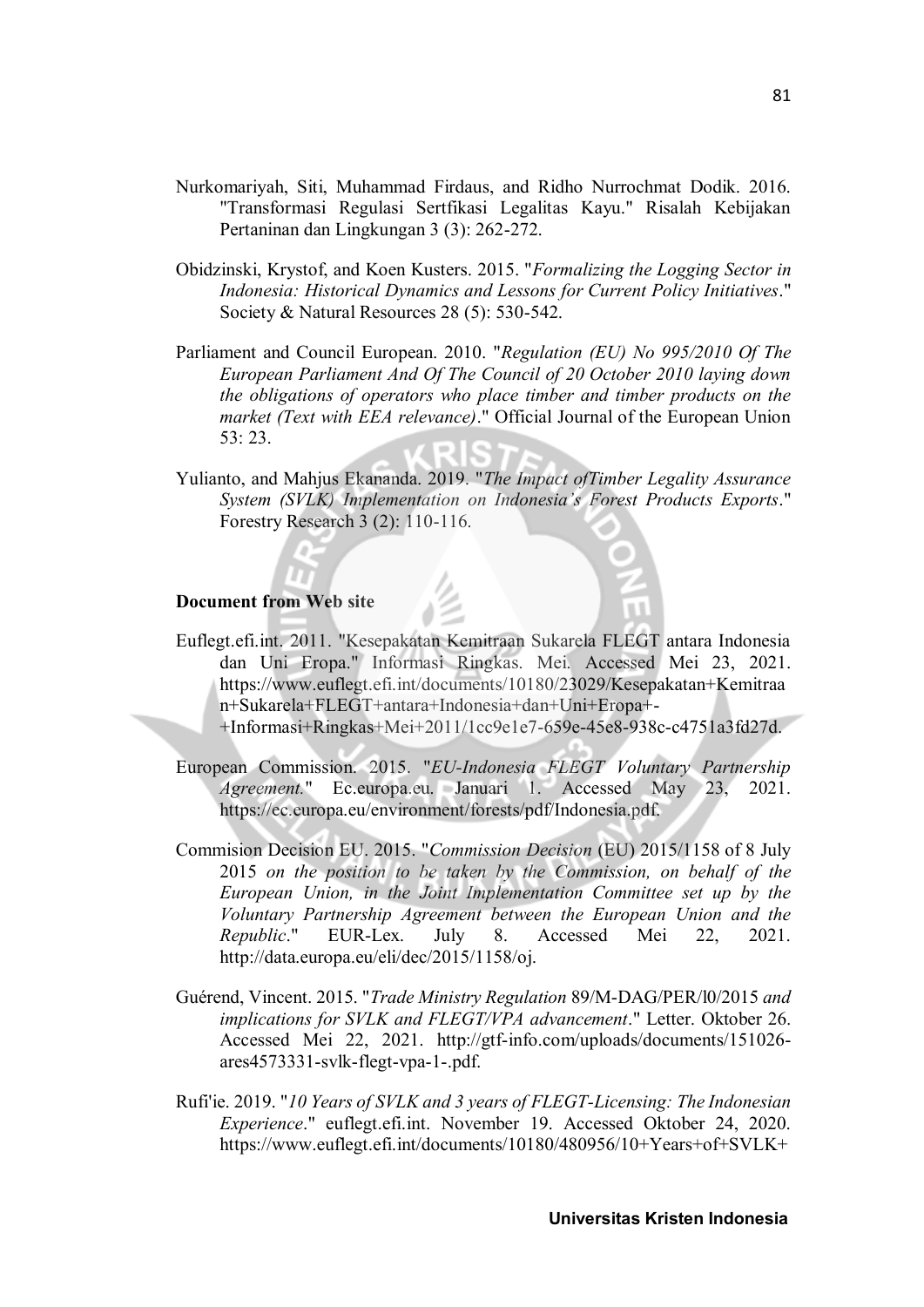and+3+years+of+FLEGT-Licensing+-+Dr+Ruffie.pdf/d17bec38-b6a3-a6f4 b0c9-270fabb1ffe7.

- Obidzinski, Krystof, Ahmad Dermawan, Agus Andrianto, Heru Komarudin, Dody Hernawan, Fripp Emily, and Lucy Cullinane. 2014. "*Timber legality verification system and the Voluntary Partnership Agreement in Indonesia. The challenges of the small-scale forestry sector.*" Center for International Forestry Research. Accessed Mei 23, 2021. https://www.cifor.org/publications/pdf\_files/WPapers/WP164Obidzinski.pd f.
- United Nations International Strategy for Disaster Reduction. 2002. "Platform for The Promotion Early Warning." *International Strategy for Disaster Reduction.* 8 February. Accessed 27, 2021. https://www.unisdr.org/2006/ppew/whats-ew/pdf/wssdisdrdoc.pdf.

#### **Report**

Meridian, Abu Hasan, Arbi Valentinus, Dhio Teguh Ferdyan, Mardi Miningsari, Muhamad Kosar, Nike Arya Sari, and Zainuri Hasyim. 2019. SVLK: Proses Menuju Tata Kelola Bertanggung Gugat. Ulasan Terhadap Kebijakan, Jakarta: Jaringan Pemantau Independen Kehutanan.

#### **Web site**

Astana, Satria, Krystof Obidzinski, Wahyu Fathurrahman Riva, Gladi Hardiyanto, Heru Komarudin, and Sukanda. 2014. "Dapatkan SVLK Mendorong Tata Kelola Kehutanan ke Arah yang Lebih Baik? Sebuah Kajian Nilai Tambah Sistem Verifikasi Legalitas Kayu." Cifor.org. Januari. Accessed Oktober 23, 2020.

https://www.cifor.org/publications/pdf\_files/Papers/PObidzinski1302.pdf.

- Cetera, Kenny. 2018. Indonesia Telah Memiliki Insentif untuk Mengakhiri Penebangan Liar; Sekarang Indonesia Perlu Melakukan Penegakan Hukum. Januari 04. Accessed May 23, 2021. https://wriindonesia.org/id/blog/indonesia-telah-memiliki-insentif-untuk-mengakhiripenebangan-liar-sekarang-indonesia-perlu.
- Cifor.org. 2012. SVLK: *A Guarantee of Entry into Foreign Market for SME*. Agustus 9. Accessed Mei 22, 2021. https://www2.cifor.org/furniture/svlk-aguarantee-of-entry-into-foreign-market-for-sme/.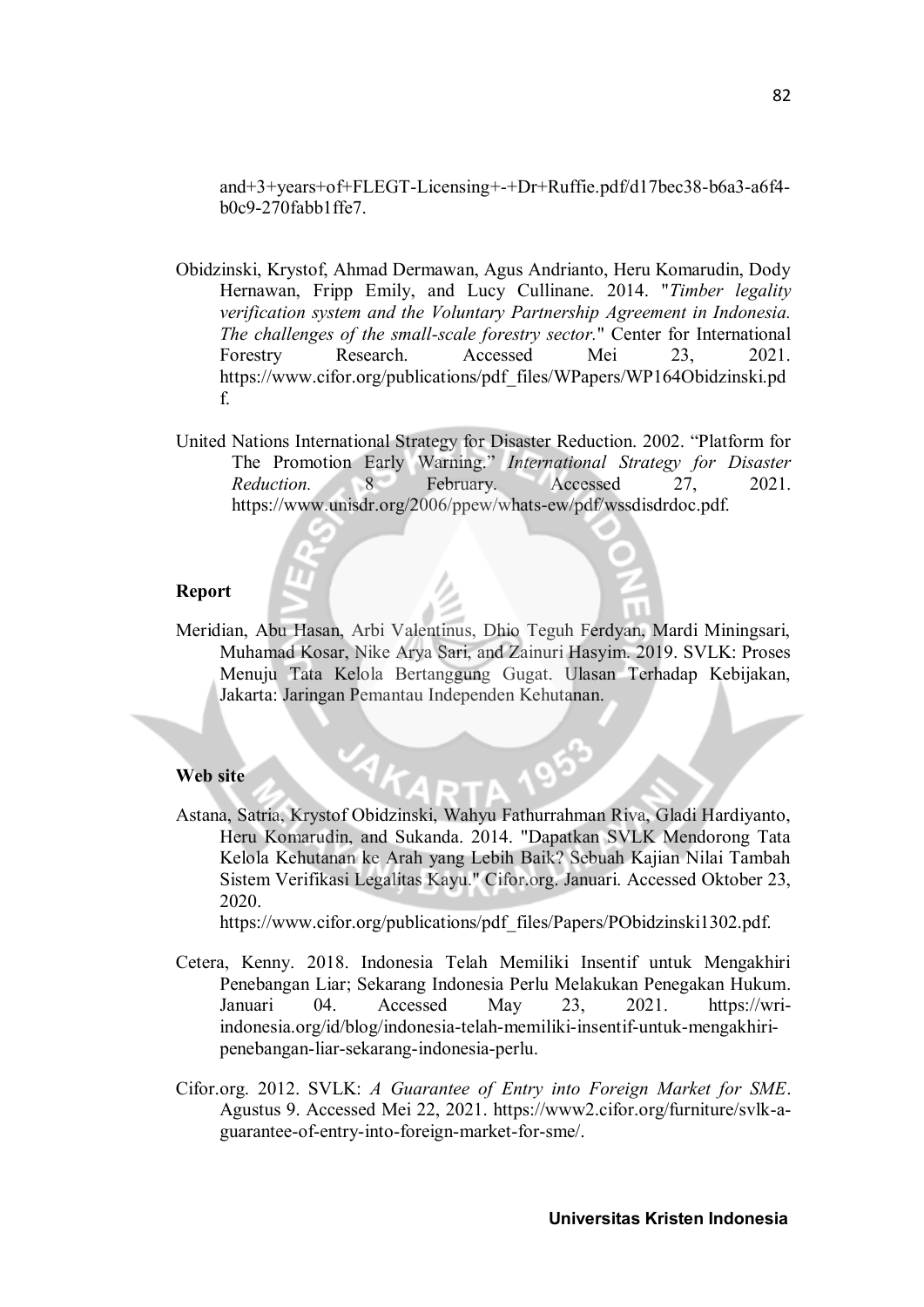- EUFLEGT Facility. 2016. *Indonesia-EU Voluntary Partnership Agreement*. Accessed Oktober 22, 2020. https://www.euflegt.efi.int/q-and-aindonesia.
- EUFLEGT Facility. 2017. *Background The Indonesia-EU Voluntary Partnership Agreement*. November 8. Accessed April 21, 2021. https://www.euflegt.efi.int/background-indonesia.
- EUFLEGT Facility. 2017. *The Indonesia-EU Voluntary Partnership Agreement*. Accessed Oktober 2020. https://www.euflegt.efi.int/background-indonesia.
- European Commision. 2000. *Commission Proposes Closer EU Relations With Indonesia*. February 2. Accessed April 20, 2021. https://ec.europa.eu/commission/presscorner/detail/en/IP\_00\_98.
- European Commission. 2021. *Countries and regions*. April 26. Accessed April 27, 2021. https://ec.europa.eu/trade/policy/countries-andregions/countries/indonesia/#:~:text=EU%20and%20Indonesia,- Over%20many%20years&text=A%20Framework%20Agreement%20on%2 0Comprehensive,relations%20to%20a%20higher%20level.
- FAO. 2015. *Forest Governance.* November 8. Accessed Juni 27, 2021. http://www.fao.org/sustainable-forest-management/toolbox/modules/forestgovernance/basic-knowledge/en/?type=111.
- Lord, Montague. 2010. "*Indonesia's Trade Access To The European Union: Opportunities and Challenges*." eeas.europa.eu. November 20. Accessed Oktober 2020. https://eeas.europa.eu/archives/delegations/indonesia/documents/press\_corn er/tradeaccess\_report\_en.pdf.
- Menlhk.go.id. 2018. Sistem Verifikasi Legalitas Kayu. Oktober 31. Accessed Oktober 15, 2020. https://www.menlhk.go.id/site/post/138.
- Redaksi SI. 2018. *Perkebunan Kelapa Sawit Dalam Fenomena Kebakaran Hutan dan Lahan (Bagian I).* Juni 23. Accessed Juni 26, 2021. https://sawitindonesia.com/perkebunan-kelapa-sawit-dalam-fenomenakebakaran-hutan-dan-lahan-bagian-i/.
- SGS.com. 2013. *The Indonesian Legality Assurance System (INDO TLAS/SVLK) Effective in Early* 2013. Accessed November 4, 2020. https://www.sgs.com/en/news/2013/09/the-timber-legality-assurance system-effective-in-early-2013.
- SILK.dephut. 2020. Apa dan Bagaimana SVLK. Accessed Oktober 2020, 2020. http://silk.dephut.go.id/index.php/info/vsvlk/3.
- Silk.dephut.go.id. 2013. Indonesia dan Uni Eropa Adopsi Kebijakan Baru Legalitas Perdagangan Kayu Guna Mendorong Perdagangan Bilateral Produk Kayu.